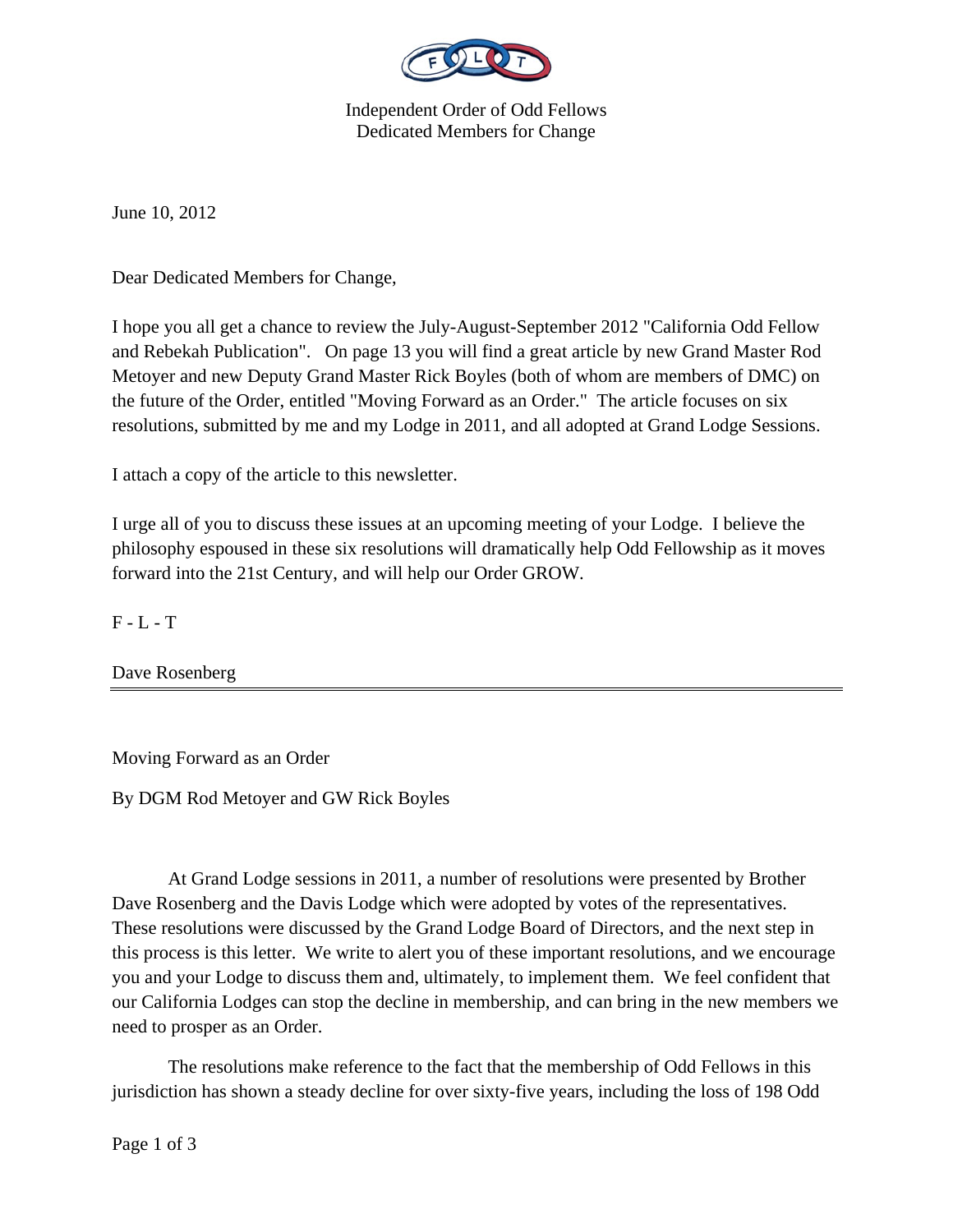

Independent Order of Odd Fellows Dedicated Members for Change

Fellows members and 469 Rebekahs in 2009, and that as of December 31, 2009, Odd Fellows had declined to 4,643 dues-paying members and Rebekahs had declined to 2,816 dues-paying members. In 2009 three Odd fellows Lodges and eight Rebekah Lodges lost their charters, were suspended or consolidated. At the end of 2009, there were over 40 Odd Fellows Lodges in California that had 15 or fewer members. And the stark reality is that many of our Lodges are aging – some Lodges show the youngest members in their sixties, having skipped one or two generations of potential members.

Obviously, this trend cannot continue.

 The resolutions which were adopted at the 2011 Grand Lodge sessions, we believe, can reverse this trend. We commend them to you, urge you to discuss them in your Lodges, and most importantly, implement them. The intent behind these resolutions is to move our Order into the 21st Century, to make our fraternity relevant to the young men and women we need to bring into our Lodges, and thus to reverse the trend of declining membership. There are six resolutions that we invite you to consider:

 Community outreach. Lodges must encourage and emphasize community outreach, community visibility, and good community and charitable works. Successful Lodges reach out into their communities and do projects in their communities. These successful Lodge know that member satisfaction is high when the Lodge does good community works. Further, these good community works allow Lodges to be more visible, thus encouraging interest in the fraternity by members of the community.

 Good fellowship. Members and potential members want to be in a Lodge that provides a social network, and frankly, provides for a good time. In this regard, successful Lodges foster lots of good fellowship activities such as Lodge dinners, trips, game nights, movies nights, Lodge socials, and the myriad activities which encourage members to socialize and enjoy each other's company. When members enjoy their Lodge experience, satisfaction is high. This encourages members to bring in friends and acquaintances as potential new members.

 Social meetings. Lodges are encouraged to have formal business meetings, but also to have social meetings. These social meetings are open to family members, prospective Lodge members and invited members of the public. This allows folks to get a sense of the worthwhile programs and activities sponsored by the Lodge, without revealing any of the ritualistic work and passwords of the Order. We can't always operate in secret. We have to be open as part of the community.

 Joint meetings. Odd Fellows and Rebekah Lodges are encouraged to hold joint social meetings. We are all part of the same Order, and we may find that working together, we can accomplish much more.